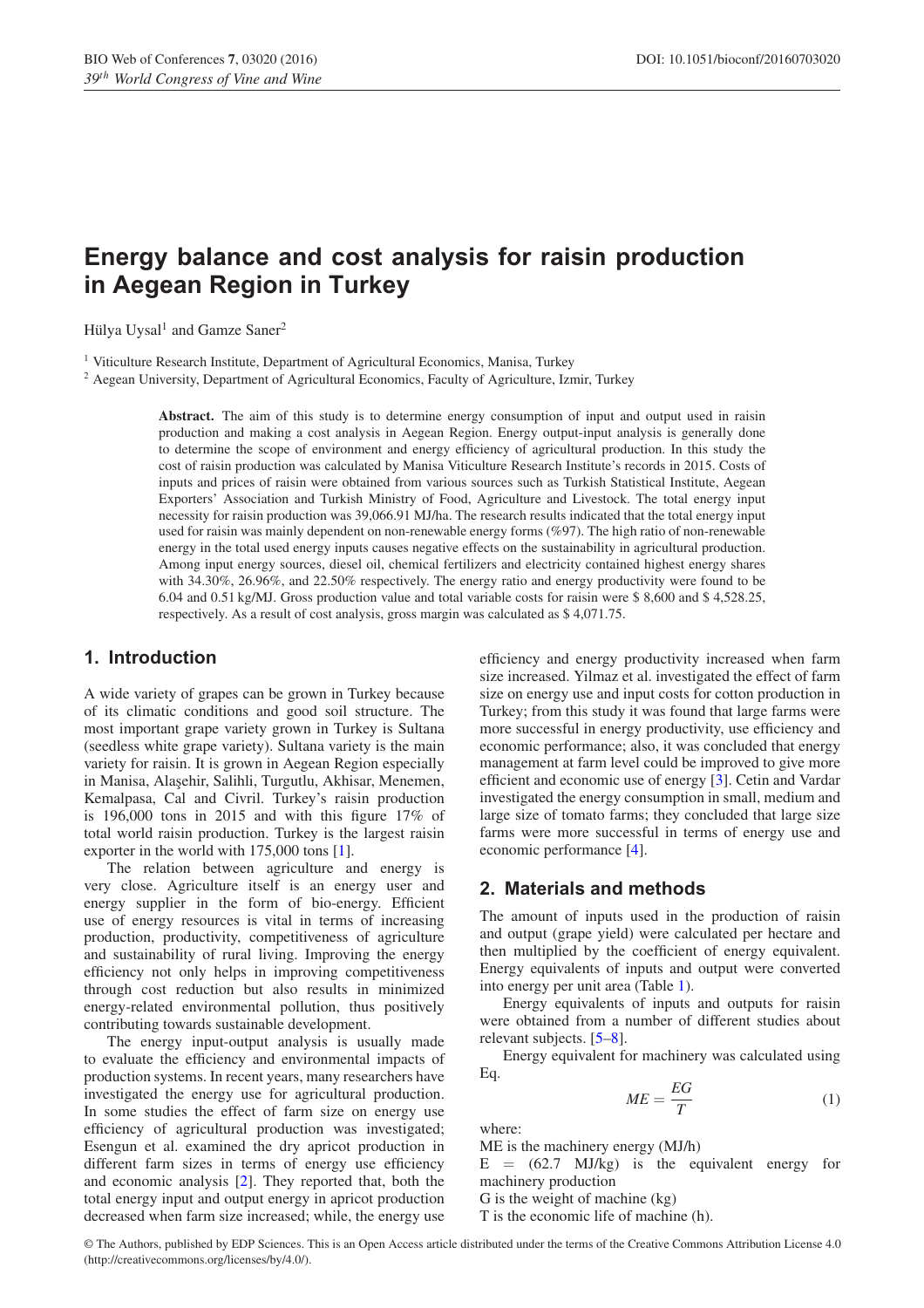<span id="page-1-0"></span>

| Inputs (unit)                   |             | Energy<br>equivalent (Mj/unit) | Reference                    |  |
|---------------------------------|-------------|--------------------------------|------------------------------|--|
| Human Labour (h)                |             | 1.96                           | Sing et al. $(2002)$         |  |
| Machinery (h)                   |             | 13.06                          | Ozkan et al. (2004)          |  |
| Chemicals<br>[fertilizers (kg)] | Nitrogen    | 6060                           | Sing et al. (2002)           |  |
|                                 | Phosphorus  | 11.1                           | Sing et al. (2002)           |  |
|                                 | Potassium   | 6.7                            | Sing et al. (2002)           |  |
| Chemicals<br>(Pesticide [kg])   | Insecticide | 199                            | Helsel (1992)                |  |
|                                 | Fungicides  | 92                             | Helsel (1992)                |  |
|                                 | Herbicides  | 238                            | Helsel (1992)                |  |
| Diesel-oil (lt)                 |             | 56.31                          | Sing et al. (2002)           |  |
| Electricity (kwh)               |             | 10.59                          | Acaroğlu and<br>Aksoy (2005) |  |
| Water for irrigation $(m^3)$    |             | 0.63                           | Yaldız et al. (1993)         |  |
| Output (Grape-kg)               |             | 11.8                           | Sing (2002)                  |  |

**Table 1.** Energy equivalents of inputs and output in agricultural production.

**Table 2.** Amounts of inputs and output with their equivalent energy in raisin production.

| <b>INPUTS</b>                |                    | Quantity<br>per unit<br>area (ha) | Total<br>energy<br>equilavent (MJ) | $\%$   |
|------------------------------|--------------------|-----------------------------------|------------------------------------|--------|
|                              | Land preparation   | 32                                | 62.72                              | 0.16   |
|                              | Cultural practises | 319.2                             | 625.63                             | 1.60   |
| Human labour (h)             | Harvesting         | 160                               | 313.60                             | 0.80   |
|                              | Drying practises   | 180                               | 352.80                             | 0.90   |
|                              | <b>Total</b>       | 691.2                             | 1354.75                            | 3.47   |
|                              | Land preparation   | 32                                | 417.92                             | 1.07   |
| Machinery (h)                | Cultural practises | 80                                | 1044.80                            | 2.67   |
|                              | Transportation     | 16                                | 208.96                             | 0.53   |
|                              | <b>Total</b>       | 128                               | 1671.68                            | 4.28   |
|                              | Nitrogen           | 140                               | 8484                               | 21.72  |
| Chemical<br>fertilizers (kg) | Phosphorus         | 100                               | 1110                               | 2.84   |
|                              | Potassium          | 140                               | 938                                | 2.40   |
|                              | <b>Total</b>       | 380                               | 10532                              | 26.96  |
|                              | Insecticide        | $\overline{7}$                    | 1393                               | 3.57   |
| Chemical<br>Pesticide (kg)   | Fungucides         | 6                                 | 552                                | 1.41   |
|                              | Herbicides         | 1                                 | 238                                | 0.61   |
|                              | <b>Total</b>       | 14                                | 2183                               | 5.59   |
| Diesel oil $(l)$             |                    | 238                               | 13401.8                            | 34.30  |
| Electricity (kwh)            |                    | 830                               | 8789.7                             | 22.50  |
| Water for                    |                    | 1800                              | 1134                               | 2.90   |
| irrigation $(m^3)$           |                    |                                   |                                    |        |
| Total energy input (MJ)      |                    |                                   | 39066.9                            | 100.00 |
| Yield $(kg)$                 |                    | 20000                             | 236000                             |        |
| Energy output-input ratio    |                    |                                   | 6.04                               |        |
| Specific<br>Energy           |                    |                                   | 1953.35                            |        |
| (MJ/t)                       |                    |                                   |                                    |        |
| Energy productivity (kg/MJ)  |                    |                                   | 0.51                               |        |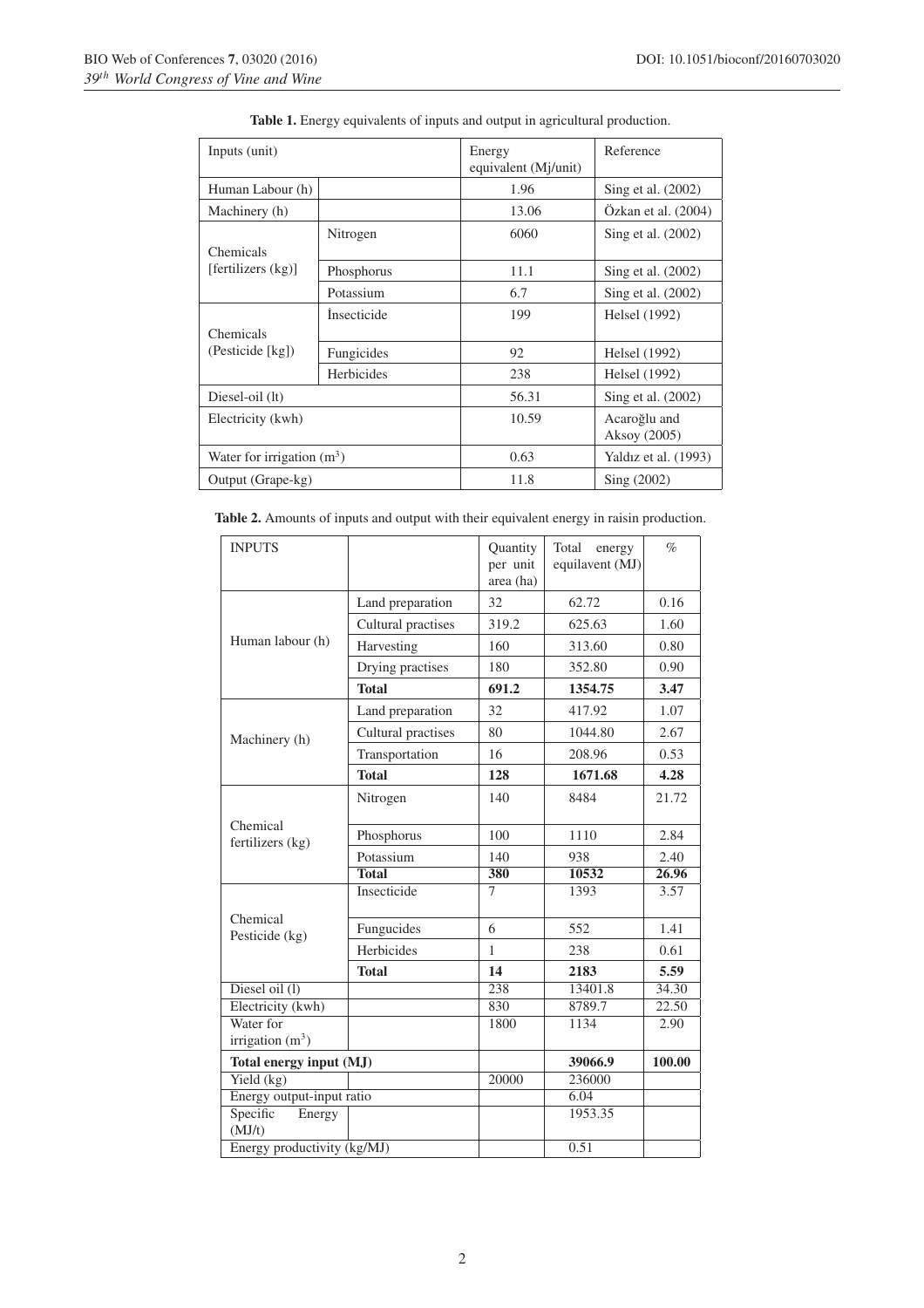The energy inputs were divided into direct and indirect with renewable and non-renewable energy forms Direct energy consisted of human labour, diesel oil and electricity; whereas, indirect energy included machinery, chemical fertilizers and pesticide. On the other hand, renewable energy consists of human labour and nonrenewable energy includes machinery, diesel oil, chemical fertilizers, pesticides and electricity [\[6,](#page-3-6)[9\]](#page-3-7).

In this study, output–input ratio, specific energy and energy productivity for raisin production were also calculated using the following equations in addition to exploring output–input energy and different forms of energy [\[10](#page-3-8)[,11](#page-3-9)].

Energy ratio = 
$$
\frac{Energy \ output (MJ/ha)}{Energy \ input (MJ/Ha)}
$$
 (2)

Energy productivity = 
$$
\frac{Grape\ output\ (MJ/ha)}{Energy\ input\ (MJ/Ha)} \qquad (3)
$$

Energy ratio = 
$$
\frac{Energy input (MJ/ha)}{Raisin output (MJ/Ha)}.
$$
 (4)

Variable costs of raisin production were calculated. This cost included labour, machinery and material costs. Variable costs were paid directly by farmers. To calculate of total gross production value of raisin production, the sale price of raisin received by farmers was multiplicated with total raisin amount. In the calculation of the gross margin of raisin, total variable costs were subtracted from total gross production value [\[11\]](#page-3-9).

### **3. Results and discussion**

Table 2 shows the amounts of inputs and output with their equivalent energy in raisin production. The total energy requirements for producing the raisin were 39,066.91 MJ/ha. Use of the diesel oil was 13,401.8 MJ/ha. Of all the inputs, the diesel oil have the highest share of 34.30% in the total energy. The second highest share in energy consumption belongs to the chemical fertilizers (26.96%). Chemical fertilizer is followed by electricity (22.50%), and chemical pesticide (5.59%), respectively. The consumption of human labour and water for irrigation were 3.47%, and 2.90%, respectively, of the total energy input used for raisin production. The energy (output-input) ratio, energy productivity, and specific energy for Sultana production were calculated to be 6.04 MJ, 0.51 kg/MJ and 1953.35 MJ/t, respectively.

The average total energy consumed for raisin production was calculated as 39067 MJ per hectare.

The direct energy ratio in raisin production is very high  $(60.27\%)$ .

Based on energy sources, diesel oil was the main contributor of direct energy with 13401.78 MJ/ha (34.30%), and fertilizer recording the highest indirect energy consumption of 10,532 MJ/ha (26.96%), as shown in Table 3.

Similar results can be seen in Koctürk and Engindeniz found that share of direct, indirect and non-renewable energy used in the total energy was 57.2%, 42.8% and 97.03%, respectively. In a study carried out in Iran related with grapes, fertilizer rank first in energy usage [\[12](#page-3-10)]. In another study about in Berisso Region, Argentina, energy

|              |                             | Total energy  | $\%$   |
|--------------|-----------------------------|---------------|--------|
|              |                             | input (MJ/ha) |        |
| Energy forms | Direct energy               | 23546.232     | 60.27  |
| (MJ/ha)      | Indirect<br>energy          | 15520.68      | 39.73  |
|              | Total                       | 39066.912     | 100.00 |
| Energy forms | Renewable<br>energy         | 1354.752      | 3.47   |
| (MJ/ha)      | Non-<br>renewable<br>energy | 37712.16      | 96.53  |
|              | Total                       | 39066.912     | 100.00 |

**Table 3.** Total Energy Consumption Distributed by Energy Sources.

efficiency (energy-output- input ratio) was determined in vineyard system which was planted in a different way depending on the old and new system. Total energy usage in old and new vineyard systems varied between 2,740.43 and 6,133.26 MJ/ha [\[13\]](#page-3-11). In a study carried out in Iran related with grapes, fertilizer ranks first in energy usage energy value of used factors and input in grape gardens of Urmia and Sardasht were 6,417,773 and 862,570 kcal/ha, respectively. Energy efficiency values (output/input ratio) were 3.99 and 11.7 respectively [\[12](#page-3-10)].

### **4. Gross margin of raisin production**

The variable costs and gross production value of raisin production is given in Table 4. The results reveal that the variable costs for raisin production is 4528.25 US\$/ha. The biggest share for variable costs are labour and machine (73.33 %), soil tillage (19.98%), drying operations (16.23), pesticide (9.28%) and fertilizer (7.73 %). However, these figures can change depending on the climatic conditions and variation in input prices each year. The average price received by the producer is 1.72 US\$/kg and average yield of raisin for hectare is 5000 kg. Therefore, gross production value of raisin production is 8600 US\$/ha. Then by subtracting variable costs from gross production value, gross margin from raisin production was calculated. Gross margin of raisin production was determined as 4071.75 US\$/ha.

Costs of raisin production and gross production values were put forward with a number of preceeding studies. For example, a study done in Antalya of Turkey, showed that the total costs for grape production was 3,368.60 US\$/ha. Variable costs have 41.82% of the total cost. In the same research, gross production value of grape production was found to be 7,460.60 US\$/ha [\[14](#page-3-12)]. In another research in Izmir and Manisa of Turkey, total costs for grape production was 879.30 US\$/ha [\[15](#page-3-13)].

## **5. Conclusion**

The total energy consumption in raisin production was 39066.91 MJ/ha. Diesel oil, chemical fertilizers and